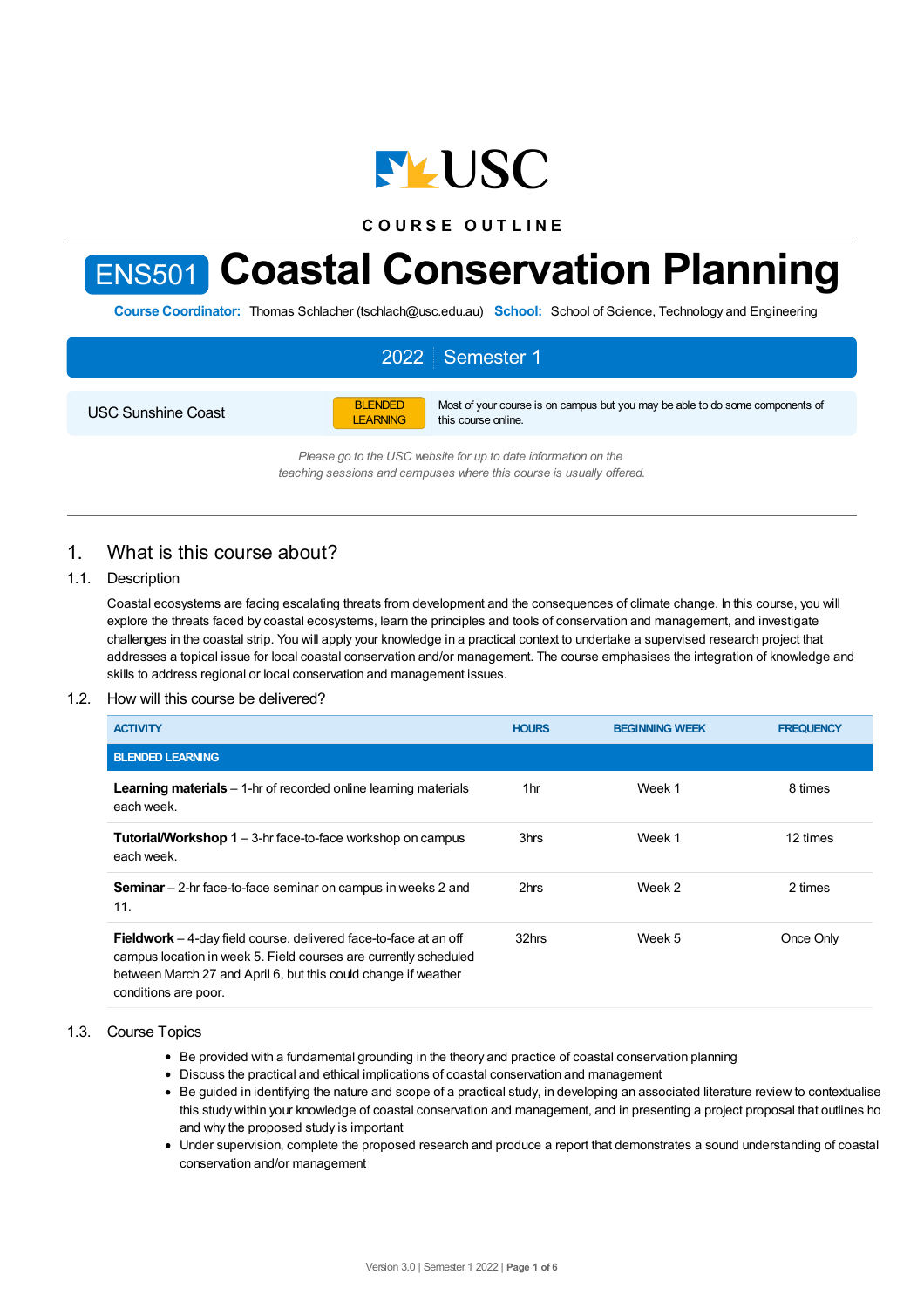# 2. What level is this course?

#### 500 Level (Advanced)

Engaging with new discipline knowledge and skills at an advanced level or deepening existing knowledge and skills within a discipline. Independent application of knowledge and skills in unfamiliar contexts.

# 3. What is the unit value of this course?

12 units

# 4. How does this course contribute to my learning?

|                    | <b>COURSE LEARNING OUTCOMES</b>                                                                                                                                                                                                                                              | <b>GRADUATE QUALITIES</b>                                                 |  |
|--------------------|------------------------------------------------------------------------------------------------------------------------------------------------------------------------------------------------------------------------------------------------------------------------------|---------------------------------------------------------------------------|--|
|                    | On successful completion of this course, you should be able to                                                                                                                                                                                                               | Completing these tasks<br>successfully will contribute to<br>you becoming |  |
|                    | Synthesise and critically evaluate specialist scientific literature, data and information from a<br>diversity of sources for application to an advanced coastal management issue.                                                                                            | Creative and critical thinker                                             |  |
| $\left( 2 \right)$ | Apply specialist practical, conceptual and theoretical tools and techniques in coastal ecology and<br>conservation planning to formulate advanced research questions and design a substantial<br>research project.                                                           | Engaged                                                                   |  |
| $\left(3\right)$   | Utlise advanced knowledge and apply specialist skills associated with research principles and<br>methods to plan, execute and deliver a field project that addresses a significant problem in coastal<br>conservation and management.                                        | Empowered                                                                 |  |
|                    | Integrate advanced theoretical knowledge, and apply specialist technical skills, to summarise and<br>synthesise research findings, and to critically examine these in the context of current paradigms in<br>marine science and coastal conservation.                        | Knowledgeable                                                             |  |
| 6                  | Communicate specialist knowledge, data, arguments and research findings clearly and coherently<br>in appropriate oral and written formats for peers, and other scientific audiences, through<br>application of advanced English language, numeracy and technological skills. | Empowered                                                                 |  |

# 5. Am Ieligible to enrol in this course?

Refer to the USC [Glossary](https://www.usc.edu.au/about/policies-and-procedures/glossary-of-terms-for-policy-and-procedures) of terms for definitions of "pre-requisites, co-requisites and anti-requisites".

## 5.1. Pre-requisites

Enrolled in program SC523

5.2. Co-requisites

Not applicable

5.3. Anti-requisites

Not applicable

5.4. Specific assumed prior knowledge and skills (where applicable)

Coastal ecosystems are facing escalating threats from development and the consequences of climate change. In this course, you will explore the threats faced by coastal ecosystems, learn the principles and tools of conservation and management, and investigate challenges in the coastal strip. You will apply your knowledge in a practical context to undertake a supervised research project that addresses a topical issue for local coastal conservation and/or management. The course emphasises the integration of knowledge and skills to address regional or local conservation and management issues.

# 6. How am Igoing to be assessed?

6.1. Grading Scale

#### Standard Grading (GRD)

High Distinction (HD), Distinction (DN), Credit (CR), Pass (PS), Fail (FL).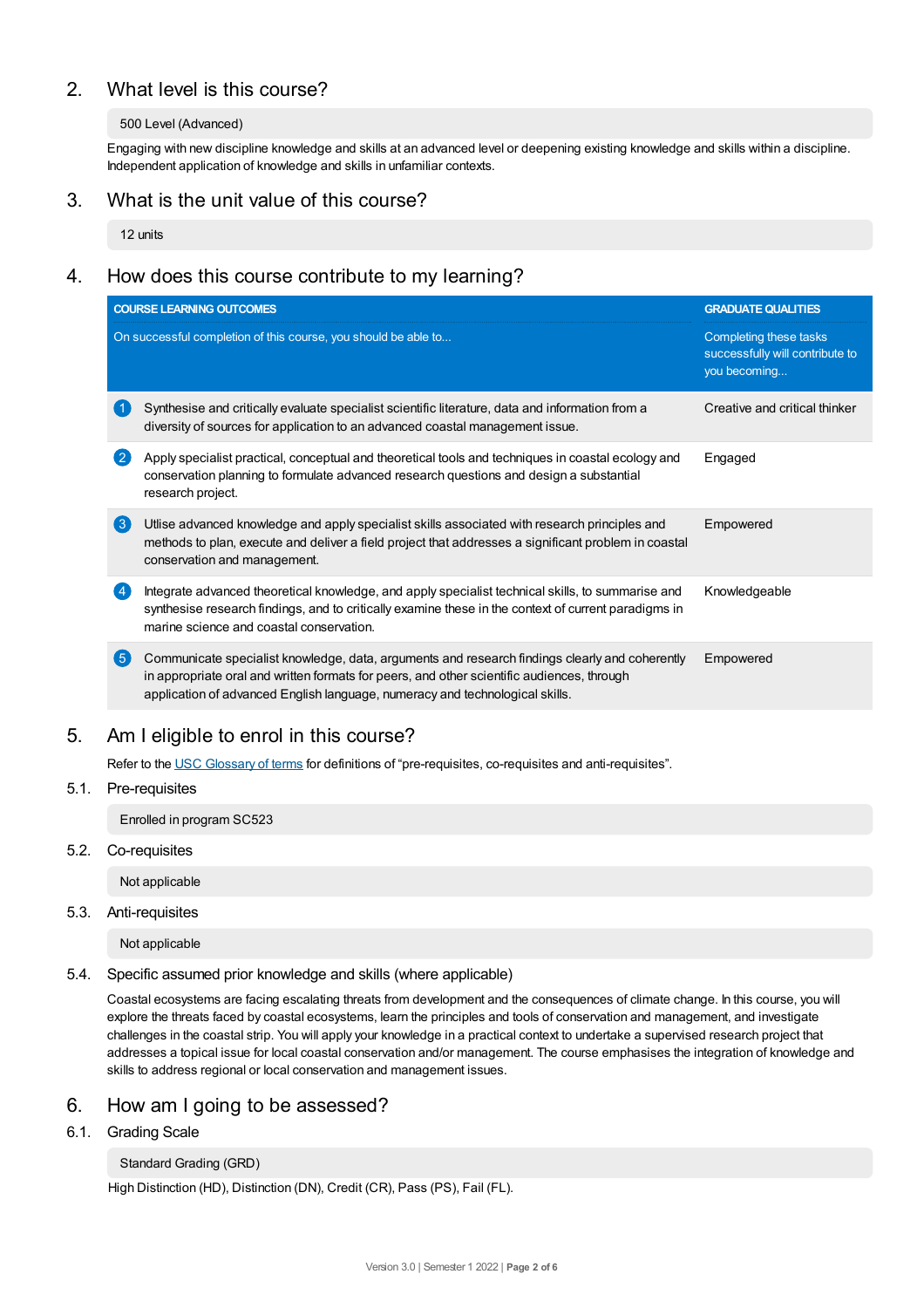## 6.2. Details of early feedback on progress

Feedback on your Research Plan will be provided in class in Weeks 1 to 4.

## 6.3. Assessment tasks

| <b>DELIVERY</b><br><b>MODE</b> | <b>TASK</b><br>NO. | <b>ASSESSMENT</b><br><b>PRODUCT</b> | <b>INDIVIDUAL</b><br><b>OR GROUP</b> | <b>WEIGHTING</b><br>$\frac{9}{6}$ | <b>WHAT IS THE</b><br><b>DURATION /</b><br>LENGTH? | <b>WHEN SHOULD I</b><br>SUBMIT? | <b>WHERE SHOULD I</b><br><b>SUBMIT IT?</b>                      |
|--------------------------------|--------------------|-------------------------------------|--------------------------------------|-----------------------------------|----------------------------------------------------|---------------------------------|-----------------------------------------------------------------|
| All                            | $\mathbf{1}$       | <b>Written Piece</b>                | Individual                           | 30%                               | max. 2000<br>words                                 | Week 6                          | <b>Online Assignment</b><br>Submission with<br>plagiarism check |
| All                            | 2                  | Oral                                | Individual                           | 20%                               | max. 30<br>slides and 15<br>minutes                | Week 10                         | <b>Online Assignment</b><br>Submission with<br>plagiarism check |
| All                            | 3                  | Report                              | Individual                           | 50%                               | max. 5000<br>words                                 | Week 13                         | <b>Online Assignment</b><br>Submission with<br>plagiarism check |

## **All - Assessment Task 1:** Evidence File / Dossier

| <b>GOAL:</b>     | To produce a compilation, and critical assessment, of the facts available in the global, peer-reviewed literature about an<br>anthropogenic pressure/stressor/threat operating in the coastal and marine domain. Treatment of the subject matter must<br>be balanced, objective, and fair. A critical assessment of the evidence base typically also evaluates the quality and<br>credibility of information sources and studies. |                                                                                                                                                           |                                     |  |  |
|------------------|-----------------------------------------------------------------------------------------------------------------------------------------------------------------------------------------------------------------------------------------------------------------------------------------------------------------------------------------------------------------------------------------------------------------------------------|-----------------------------------------------------------------------------------------------------------------------------------------------------------|-------------------------------------|--|--|
| <b>PRODUCT:</b>  | <b>Written Piece</b>                                                                                                                                                                                                                                                                                                                                                                                                              |                                                                                                                                                           |                                     |  |  |
| <b>FORMAT:</b>   | The dossier will generally be a written piece that provides a synthesis of the available evidence base. It generally follows<br>scientific referencing conventions and writing, and it contains summaries of particular issues where appropriate and<br>necessary. In practical terms, it would be a valuable document for a court case involving an environmental matter.                                                        |                                                                                                                                                           |                                     |  |  |
| <b>CRITERIA:</b> | No.                                                                                                                                                                                                                                                                                                                                                                                                                               |                                                                                                                                                           | <b>Learning Outcome</b><br>assessed |  |  |
|                  | 1                                                                                                                                                                                                                                                                                                                                                                                                                                 | Demonstrate that you can ferret out essential sources of information and evaluate their<br>design, quality of attribution, and credibility.               | (1)                                 |  |  |
|                  | $\overline{2}$                                                                                                                                                                                                                                                                                                                                                                                                                    | Demonstrate that you can summarise the key findings from a body of information and<br>summarise them objectively and in a balanced way.                   | $\left( 2\right)$                   |  |  |
|                  | 3                                                                                                                                                                                                                                                                                                                                                                                                                                 | Demonstrate that you can write using appropriate style and prose, correct punctuation and<br>grammar, and consistent use of disciple-specific vocabulary. | (5)                                 |  |  |
|                  |                                                                                                                                                                                                                                                                                                                                                                                                                                   |                                                                                                                                                           |                                     |  |  |

## **All - Assessment Task 2:** Seminar

| <b>GOAL:</b>    | To create a presentation that sketches the key features and characteristics of an anthropogenic threat, conservation<br>issues, or management challenge in the coastal and marine domain. The presentation should be brief enough to keep the<br>audience engaged whilst expansive and detailed enough to cover the aspects that are essential for an understanding of<br>the key messages.                                                                                                                                                        |
|-----------------|----------------------------------------------------------------------------------------------------------------------------------------------------------------------------------------------------------------------------------------------------------------------------------------------------------------------------------------------------------------------------------------------------------------------------------------------------------------------------------------------------------------------------------------------------|
| <b>PRODUCT:</b> | Oral                                                                                                                                                                                                                                                                                                                                                                                                                                                                                                                                               |
| <b>FORMAT:</b>  | Whilst the 'standard' form of presentation that is widely used in science and business is a f2f talk supported by a suite of<br>PowerPoint slides, we are here flexible. We have catholic tastes regarding communication and the arts (check with the<br>course coordinator first). Thus students are free to choose any format as long as it is practical, professional, and<br>respectful. For formal talks, students should aim for a maximum duration of 20 minutes (shorter is better) and limit their<br>supporting slides to fewer than 30. |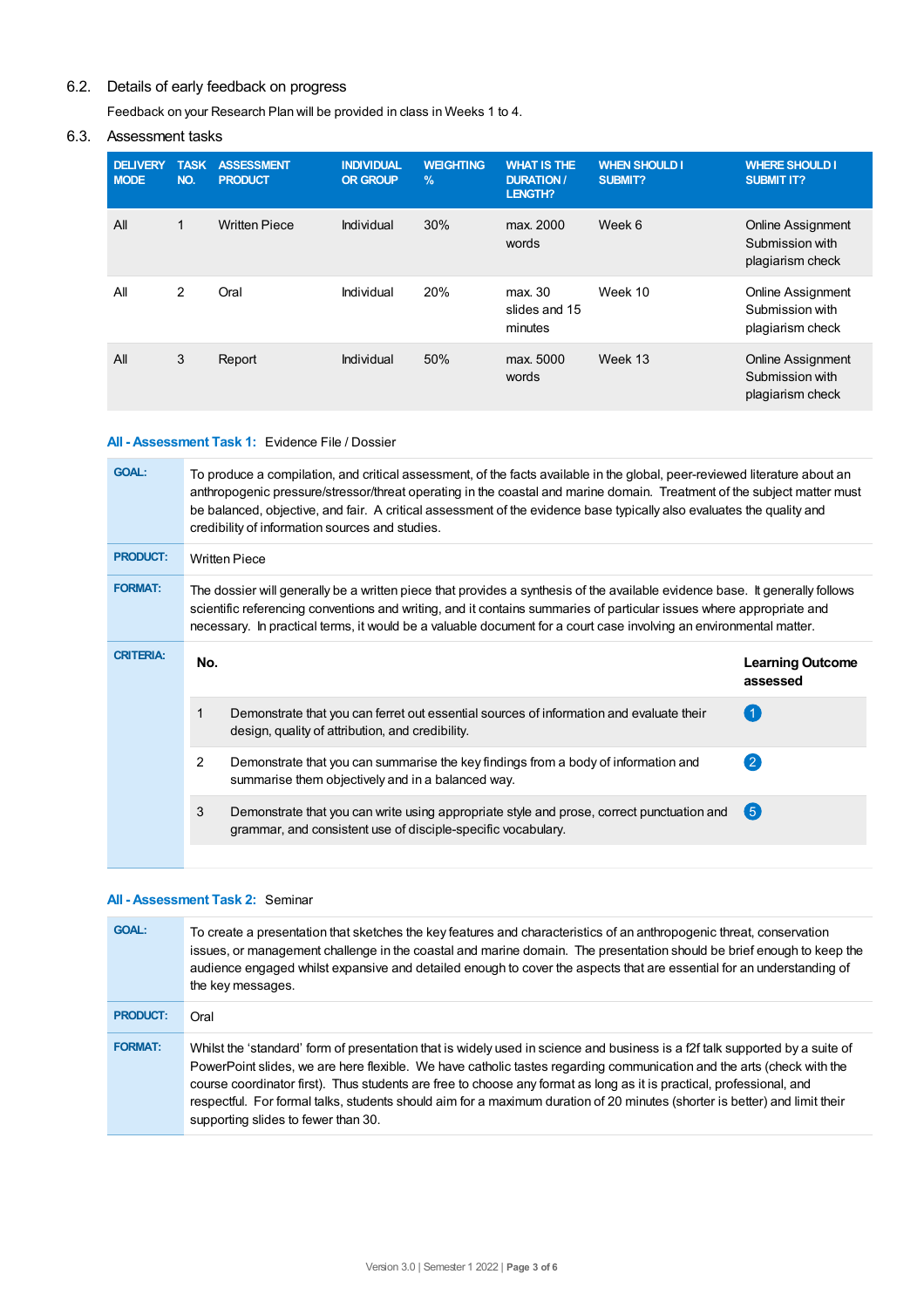| <b>CRITERIA:</b> | No. |                                                                                                                                                                                                                                                               | <b>Learning Outcome</b><br>assessed |
|------------------|-----|---------------------------------------------------------------------------------------------------------------------------------------------------------------------------------------------------------------------------------------------------------------|-------------------------------------|
|                  |     | Demonstrate that you can extract the salient messages from a larger body of information<br>and can highlight those facets that define and describe a topic or issue.                                                                                          | $(1)$ (2)                           |
|                  | 2   | Demonstrate that you can communicate the essential facts to an audience in a form that<br>contains accurate facts, is ethically sound, and presents an objective evaluation that<br>accurately reflects the balance of evidence available in the peer-reviewe |                                     |
|                  | 3   | Demonstrate that you can create communication material (e.g. slides, videos, audio<br>recordings, interviews, sculptures, paintings, installations) that is original, engaging,<br>objective, balanced, and respectful.                                       |                                     |
|                  |     |                                                                                                                                                                                                                                                               |                                     |

#### **All - Assessment Task 3:** Project Report

| <b>GOAL:</b>     | To demonstrate skills typically used during the quantitative analysis as part of a scientific investigation examining the role<br>of anthropogenic stressors in coastal and marine ecosystems and the capacity to communicate results in a form that<br>meets the basic standards widely accepted in the peer-reviewed scientific literature.                                                                                                                                                                                                                                                          |                                     |  |  |
|------------------|--------------------------------------------------------------------------------------------------------------------------------------------------------------------------------------------------------------------------------------------------------------------------------------------------------------------------------------------------------------------------------------------------------------------------------------------------------------------------------------------------------------------------------------------------------------------------------------------------------|-------------------------------------|--|--|
| <b>PRODUCT:</b>  | Report                                                                                                                                                                                                                                                                                                                                                                                                                                                                                                                                                                                                 |                                     |  |  |
| <b>FORMAT:</b>   | A written report that summarises the rationale, methods, and key results of anthropogenic stressors in the coastal zone<br>examined during the field trip(s) in this course. The report should include: i) a very brief summary of the relevant scientific<br>literature, ii) a sketch of the main objectives/key questions addressed, iii) an outline of the tests of ecological hypotheses<br>(where appropriate) and their results, and iv) 5 contextualisation of the findings concerning ecosystem sensitivity and the<br>socio-cultural values shaping human uses of coastal and marine systems. |                                     |  |  |
| <b>CRITERIA:</b> | No.                                                                                                                                                                                                                                                                                                                                                                                                                                                                                                                                                                                                    | <b>Learning Outcome</b><br>assessed |  |  |
|                  | Demonstrate that you can identify the relevant peer-reviewed literature and synthesise the<br>1<br>salient findings from it.                                                                                                                                                                                                                                                                                                                                                                                                                                                                           | $\left( 1 \right)$                  |  |  |
|                  | $\overline{2}$<br>Demonstrate that you can write a concise report that meets the basic standards widely<br>applied in the peer-reviewed literature (e.g. objectivity, grammar, prose, referencing,<br>accuracy).                                                                                                                                                                                                                                                                                                                                                                                       | $(2)$ $(3)$                         |  |  |
|                  | 3<br>Demonstrate that you can analyse data and report the outcomes of the analysis using<br>correct scientific figures, tables, images and text.                                                                                                                                                                                                                                                                                                                                                                                                                                                       | $\sqrt{5}$                          |  |  |
|                  |                                                                                                                                                                                                                                                                                                                                                                                                                                                                                                                                                                                                        |                                     |  |  |

# 7. Directed study hours

A 12-unit course will have total of 150 learning hours which will include directed study hours (including online if required), self-directed learning and completion of assessable tasks. Directed study hours may vary by location. Student workload is calculated at 12.5 learning hours per one unit.

# 8. What resources do I need to undertake this course?

Please note: Course information, including specific information of recommended readings, learning activities, resources, weekly readings, etc. are available on the course Canvas site– Please log in as soon as possible.

## 8.1. Prescribed text(s) or course reader

There are no required/recommended resources for this course.

## 8.2. Specific requirements

Access to internet and search engines. You will be required to undertake field studies for four days. You will be required to wear covered footwear, hat, long-sleeved shirt and long trousers for field safety. Accommodation costs will be covered. Details of costs and opportunities for travel and food will be set out at the beginning of the semester. Discuss any financial hardship that might be associated with the field studies with the Course Coordinator.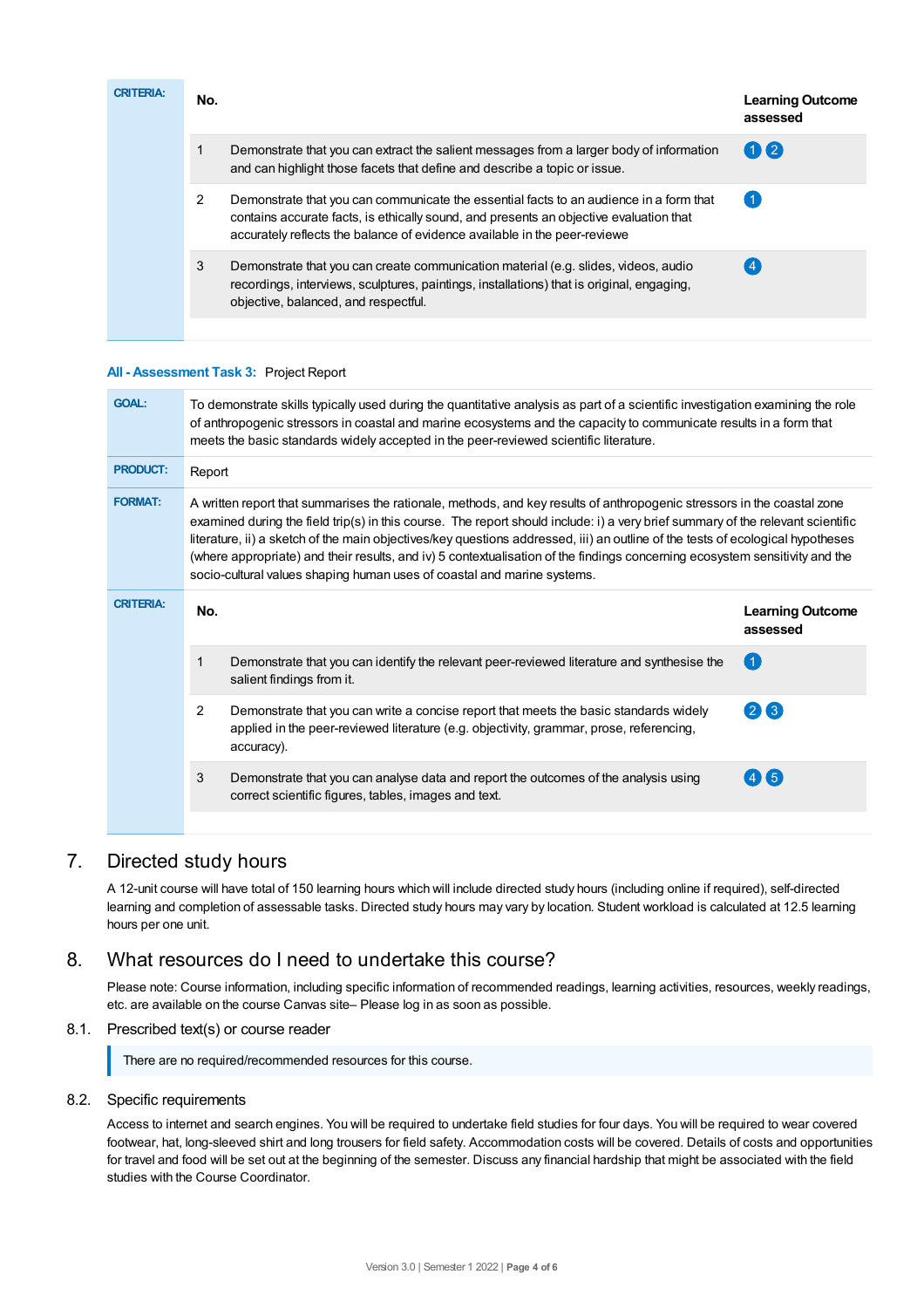# 9. How are risks managed in this course?

Risk assessments have been performed for all field activities and low to moderate levels of health and safety risk exists. Moderate risks may include working in an Australian bush setting, working with people, working outside normal office hours for example. It is your responsibility to review course material, search online, discuss with lecturers and peers and understand the health and safety risks associated with your specific course of study and to familiarise yourself with the University's general health and safety principles by reviewing the online [induction](https://online.usc.edu.au/webapps/blackboard/content/listContentEditable.jsp?content_id=_632657_1&course_id=_14432_1) training for students, and following the instructions of the University staff.

# 10. What administrative information is relevant to this course?

## 10.1. Assessment: Academic Integrity

Academic integrity is the ethical standard of university participation. It ensures that students graduate as a result of proving they are competent in their discipline. This is integral in maintaining the value of academic qualifications. Each industry has expectations and standards of the skills and knowledge within that discipline and these are reflected in assessment.

Academic integrity means that you do not engage in any activity that is considered to be academic fraud; including plagiarism, collusion or outsourcing any part of any assessment item to any other person. You are expected to be honest and ethical by completing all work yourself and indicating in your work which ideas and information were developed by you and which were taken from others. You cannot provide your assessment work to others.You are also expected to provide evidence of wide and critical reading, usually by using appropriate academic references.

In order to minimise incidents of academic fraud, this course may require that some of its assessment tasks, when submitted to Canvas, are electronically checked through Turnitin. This software allows for text comparisons to be made between your submitted assessment item and all other work to which Turnitin has access.

#### 10.2. Assessment: Additional Requirements

Your eligibility for supplementary assessment in a course is dependent of the following conditions applying:

- The final mark is in the percentage range 47% to 49.4%
- The course is graded using the Standard Grading scale
- You have not failed an assessment task in the course due to academic misconduct

### 10.3. Assessment: Submission penalties

Late submission of assessment tasks may be penalised at the following maximum rate:

- 5% (of the assessment task's identified value) per day for the first two days from the date identified as the due date for the assessment task.

- 10% (of the assessment task's identified value) for the third day - 20% (of the assessment task's identified value) for the fourth day and subsequent days up to and including seven days from the date identified as the due date for the assessment task. - A result of zero is awarded for an assessment task submitted after seven days from the date identified as the due date for the assessment task. Weekdays and weekends are included in the calculation of days late. To request an extension you must contact your course coordinator to negotiate an outcome.

#### 10.4. SafeUSC

USC is committed to a culture of respect and providing a safe and supportive environment for all members of our community. For immediate assistance on campus contact SafeUSC by phone: 07 [5430](tel:07%205430%201168) 1168 or using the [SafeZone](https://www.safezoneapp.com) app. For general enquires contact the SafeUSC team by phone 07 [5456](tel:07%205456%203864) 3864 or email [safe@usc.edu.au](mailto:safe@usc.edu.au).

The SafeUSC Specialist Service is a Student Wellbeing service that provides free and confidential support to students who may have experienced or observed behaviour that could cause fear, offence or trauma. To contact the service call 07 [5430](tel:07%205430%201226) 1226 or email [studentwellbeing@usc.edu.au](mailto:studentwellbeing@usc.edu.au).

#### 10.5. Study help

For help with course-specific advice, for example what information to include in your assessment, you should first contact your tutor, then your course coordinator, if needed.

If you require additional assistance, the Learning Advisers are trained professionals who are ready to help you develop a wide range of academic skills. Visit the Learning [Advisers](https://www.usc.edu.au/current-students/student-support/academic-and-study-support/learning-advisers) web page for more information, or contact Student Central for further assistance: +61 7 5430 2890 or [studentcentral@usc.edu.au](mailto:studentcentral@usc.edu.au).

#### 10.6. Wellbeing Services

Student Wellbeing provide free and confidential counselling on a wide range of personal, academic, social and psychological matters, to foster positive mental health and wellbeing for your academic success.

To book a confidential appointment go to [Student](https://studenthub.usc.edu.au/) Hub, email [studentwellbeing@usc.edu.au](mailto:studentwellbeing@usc.edu.au) or call 07 5430 1226.